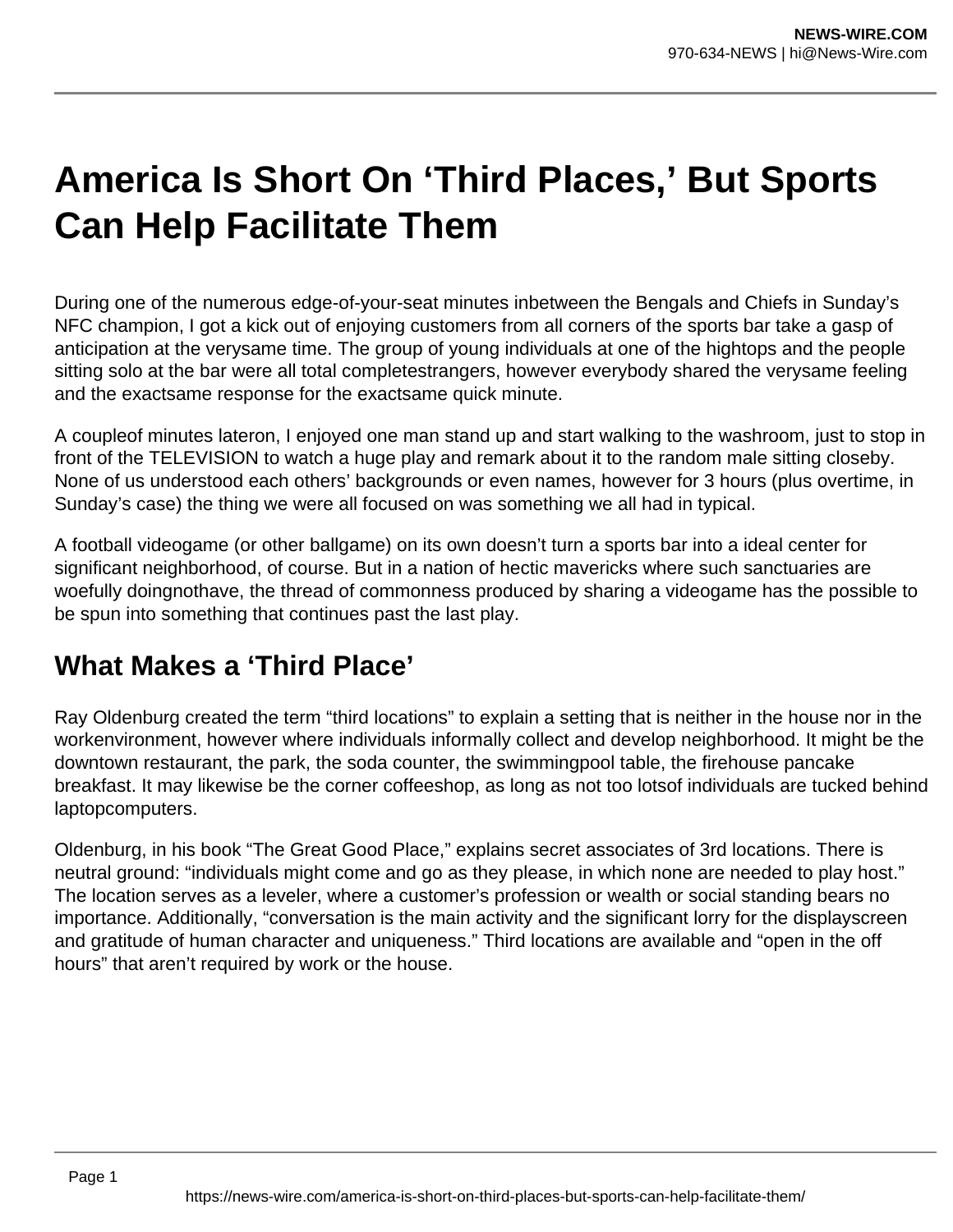Another necessary quality is the existence of regulars. The setting itself is plain, someplace individuals go to unwind, unrestricted by the requirement to gown up. "The stateofmind is lively," Oldenburg states, and the 3rd location is a "home away from house."

## **…And Why America Needs Them**

Thanks to a mix of elements like spread-out facilities, individualistic mindsets, love of personalprivacy, profession focus, and modern-day busyness, 3rd locations like the English bar and the Viennese coffeehouse are moredifficult to discover in our America. The extremely mobile United States doesnothave even the basic strong sense of location that is needed for 3rd locations to flourish.

After World War II, "the auto suburbanarea had the result of fragmenting the specific's world," Oldenburg composes. Now, "there is little sense of location and even less chance to put down roots."

Or, as Kenneth Harris put it in "Travelling Tongues," "The American does not walk around to the regional 2 or 3 times a week with his otherhalf or with his child, to have his pint, chat with the next-doorneighbors, and then walk house."

Americans have constantly grew at producing personal associations, as Alexis de Tocqueville observed 2 centuries back. We have our churches, our women' societies, our baseball leagues and book clubs and Moose Lodges. But inbetween the duties of work, house, and our structured extracurriculars, we have coupleof locations that would certify under Oldenburg's requirements.

## **How Sports Can Help**

One casual association we do have is sports. Of course, the gamers who are really on a group are an special group that doesn't fit the costs. But the crowds of energetic individuals who collect around the bar to watch a videogame discover themselves brought together in a setting that, if not all their attention is directed towards the screen, can assistin a comparable environment to Oldenburg's 3rd locations.

Although the videogame has a set timeframe, observers are still complimentary to gointo, leave, or mill about as they please — they requirement no special invite. Social status requirement make no look, and such events generally take location on weekends or nights. A sports bar is definitely plain and the stateofmind is collegial — either rambunctiously thrilled or sharing temporary and fraternal discouragement.